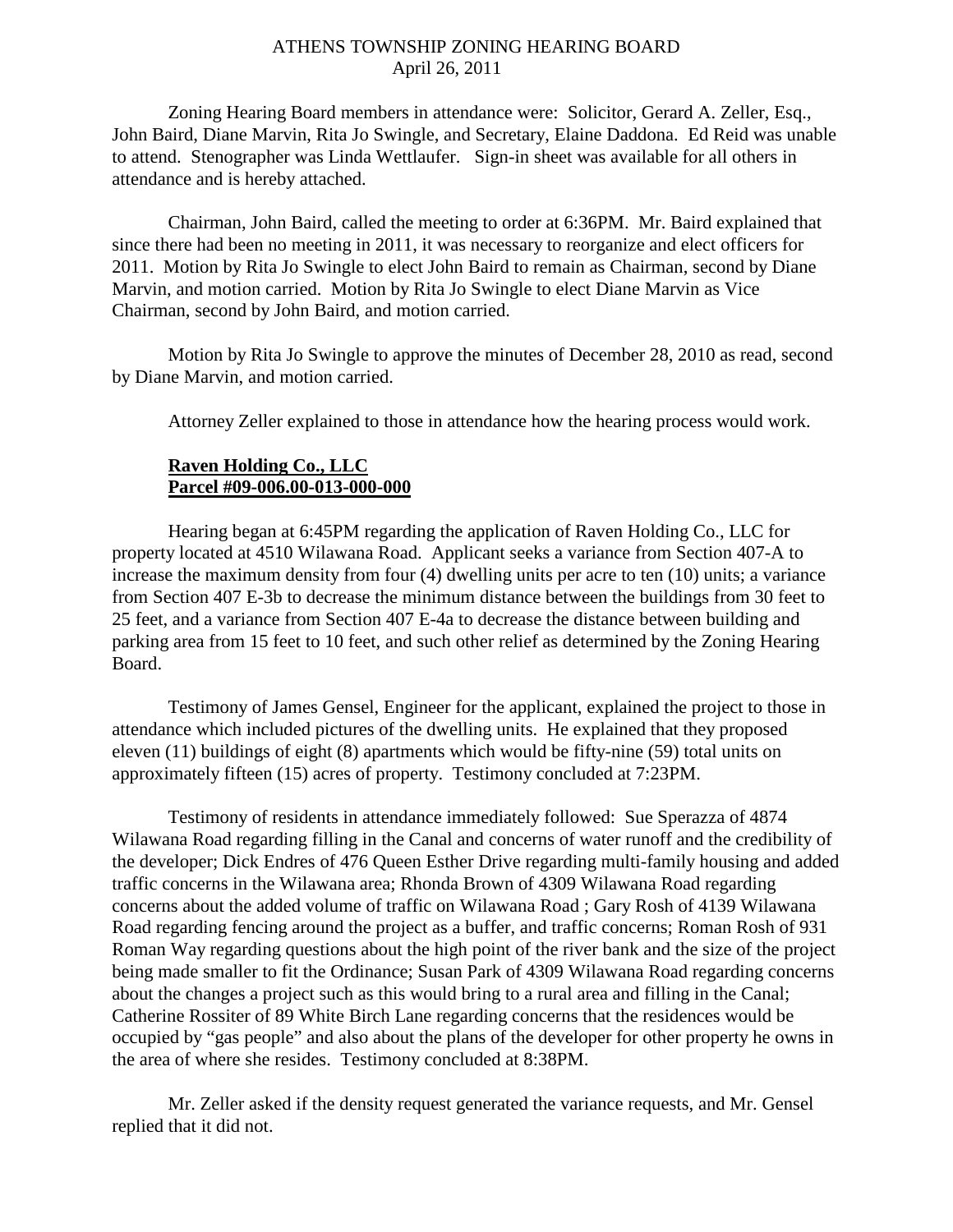Page 2 ATHENS TWP. ZONING HEARING BOARD April 26, 2011

 Executive session began at 8:40PM to determine if a decision could be rendered and at 8:45PM, Mr. Zeller announced that a decision would not be rendered until the next regular meeting of the Zoning Hearing Board on Monday, May 24, 2011.

The meeting was adjourned at 9:00PM, as there was no further business to discuss.

Respectfully submitted,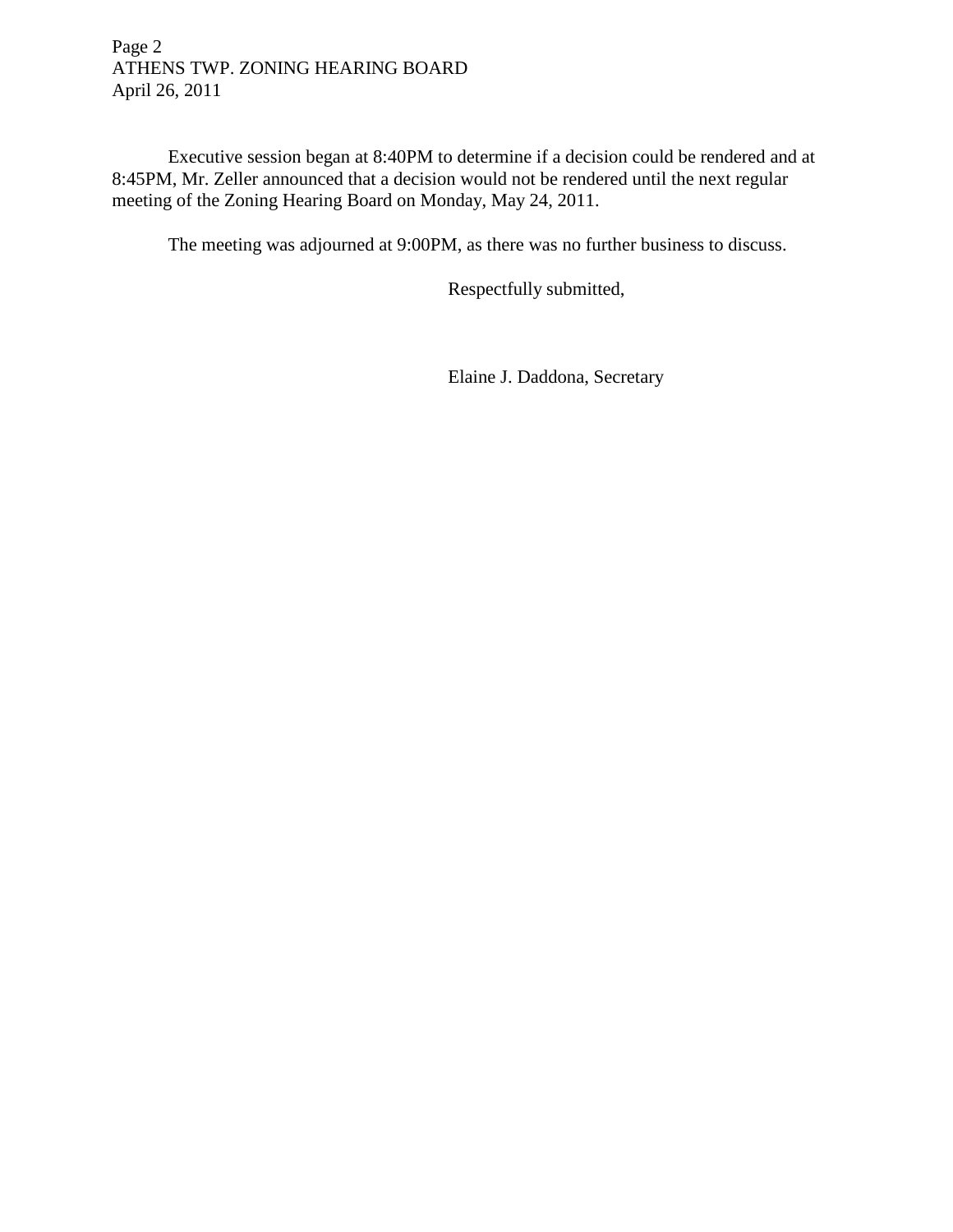### ATHENS TOWNSHIP ZONING HEARING BOARD May 24, 2011

Zoning Hearing Board members in attendance were: Solicitor, Gerard A. Zeller, Esq., John Baird, Diane Marvin, Rita Jo Swingle, Ed Reid, Zoning Officer and Cynthia Parrish, Assistant Zoning Officer, and Secretary, Elaine Daddona. Stenographer was Linda Wettlaufer. Sign-in sheet was available for all others in attendance and is hereby attached.

Chairman, John Baird, called the meeting to order at 6:31PM. Motion by Rita Jo Swingle to approve the minutes of April 26, 2011 as read, second by Diane Marvin, and motion carried.

Chairman John Baird called an executive session at 6:34PM to discuss the decision with the Board prior to rendering the Decision.

# **Raven Holding Co., LLC Parcel #09-006.00-013-000-000**

 The Board reconvened at 6:38PM and the Decision of **Denial** in the matter regarding the application of Raven Holding Co., LLC for property located at 4510 Wilawana Road was rendered. Motion by Diane Marvin that the request for variances be denied according to the most recently published Athens Township Zoning Ordinance, second by Rita Jo Swingle, and motion carried. Roll call vote taken by Chairman Baird was as follows: John Baird – Denied; Diane Marvin – Denied; and Rita Jo Swingle – Denied.

 Attorney Zeller explained the appeal process to the residents in attendance and addressed some questions they had as well regarding this application.

The meeting was adjourned at 7:00PM, as there was no further business to discuss.

Respectfully submitted,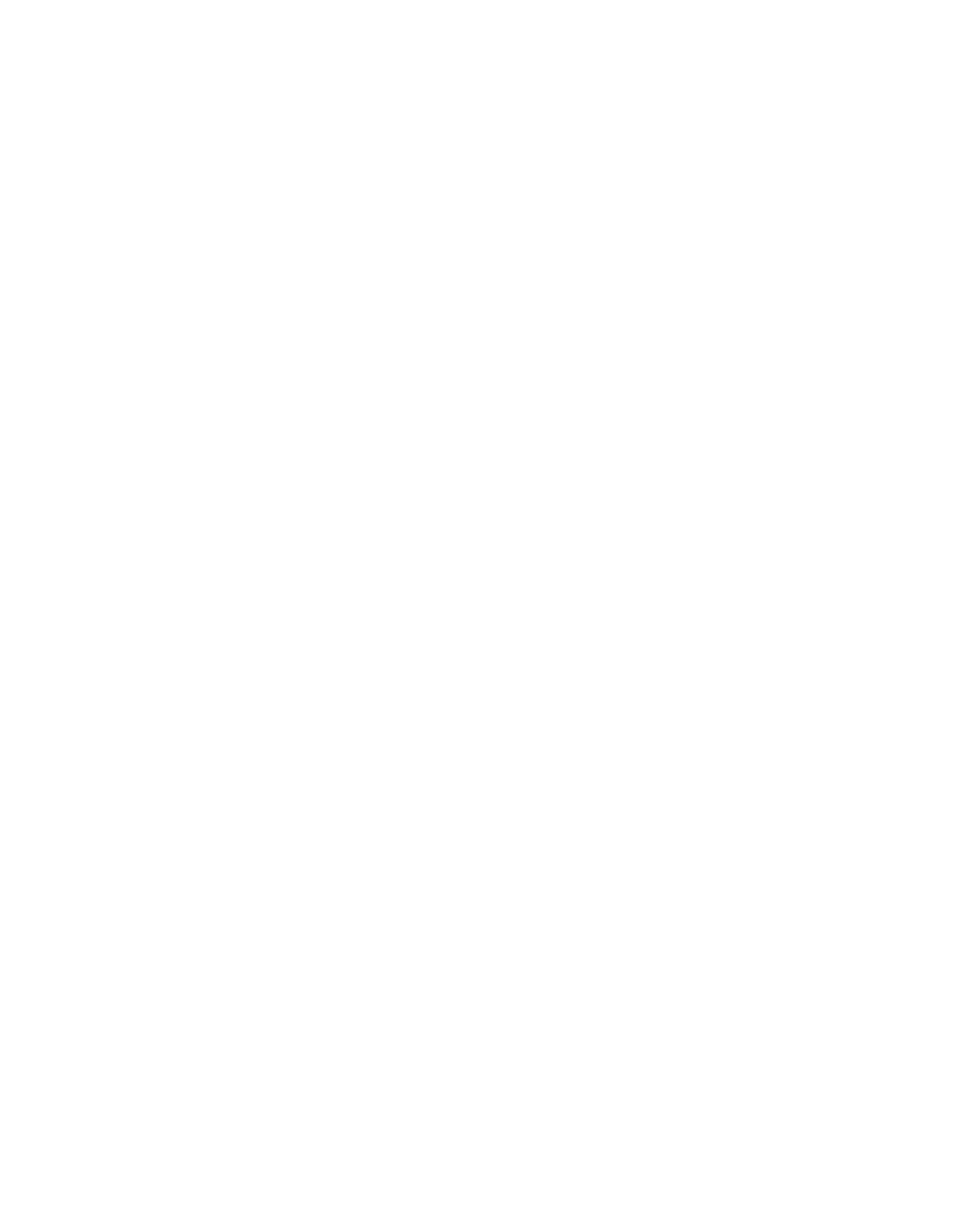### ATHENS TOWNSHIP ZONING HEARING BOARD June 28, 2011

Zoning Hearing Board members in attendance were: Solicitor, Gerard A. Zeller, Esq., John Baird, Rita Jo Swingle, Walt Haggerty, Alternate, Ed Reid, Zoning Officer, Cynthia Parrish, Assistant Zoning Officer, and Secretary, Elaine Daddona. Diane Marvin was unable to attend. Stenographer was Linda Wettlaufer. Sign-in sheet was available for all others in attendance and is hereby attached.

Chairman, John Baird, called the meeting to order at 6:35PM. Motion by Rita Jo Swingle to approve the minutes of May 24, 2011 as read, second by Walt Haggerty, and motion carried.

# **Eastern Pennsylvania Supply Parcel #09-020.18-008-000**

 Hearing began at 6:38PM regarding the application of Eastern Pennsylvania Supply for property located at 243 West Pine Street. Applicant seeks a variance from the setback requirements set forth in Section 306 of the Ordinance to construct an addition to the existing building, and such other relief as determined by the Zoning Hearing Board. Ed Reid, Zoning Officer, read an explanation of the application. Attorney Damian Rossettie represented the applicant and introduced Ray Earl, the Branch Manager of Eastern Pennsylvania Supply. Testimony began immediately thereafter and concluded at 7:32PM. Executive session of the Zoning Hearing Board convened thereafter to render a Decision. The Board reconvened at 7:40PM. Chairman Baird stated that the applicant should be allowed to build the new structure with parking as testified to based on the Ordinance provision for warehousing facilities in the Commercial/Retail District, providing eight (8) spaces for employees and seven (7) spaces for retail use. Roll call vote of the Board was a unanimous vote of **approval**. The applicant granted a waiver of receiving the written Decision within 24 hours. Mr. Zeller also explained the 30-day appeal period to the applicant.

 Rita Jo Swingle spoke to the Board regarding a meeting of the Athens Township Supervisors and PennDOT which she attended concerning the traffic study results for Route 199 and Route 220. She inquired of the Zoning Board as to whether or not to request a transcript of the testimony for the hearing which was held in 2009 regarding matters of this area, due to the fact that this would be helpful to the Supervisors at a hearing which will be held to pursue a traffic signal in the area of contention. Mr. Zeller asked Elaine Daddona , Secretary, to contact the stenographer who attended this hearing to inquire about the transcription, if the transcript was still available to transcribe.

The meeting was adjourned at 8:00PM, as there was no further business to discuss.

Respectfully submitted,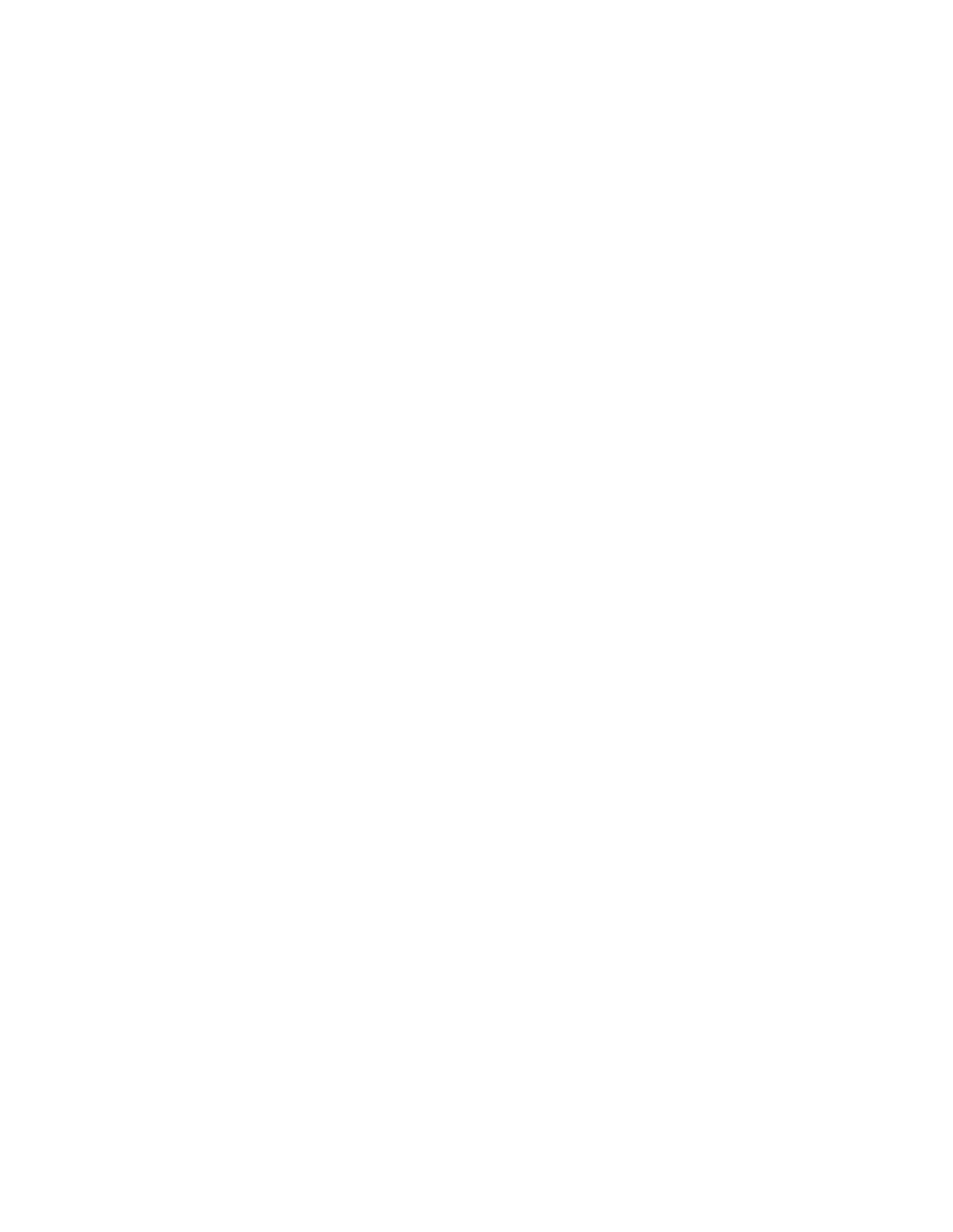### ATHENS TOWNSHIP ZONING HEARING BOARD July 26, 2011

Zoning Hearing Board members in attendance were: Solicitor, Gerard A. Zeller, Esq., John Baird, Rita Jo Swingle, Diane Marvin, Walt Haggerty, Alternate, Cynthia Parrish, Assistant Zoning Officer, and Secretary, Elaine Daddona. Stenographer was Linda Wettlaufer. Sign-in sheet was available for all others in attendance and is hereby attached.

Chairman, John Baird, called the meeting to order at 6:33PM. Motion by Diane Marvin to approve the minutes of June 28, 2011 as read, second by Rita Jo Swingle, and motion carried.

#### **Dandy Mini Marts, Inc. Parcel #09-006.00-024-001-000**

 Hearing began at 6:38PM regarding the application of Dandy Mini Marts, Inc. for property located at 78 White Wagon Road, zoned Interchange Commercial District. Applicant seeks a variance from the impervious coverage limit as stated in Section 307 of the Ordinance, and such other relief as determined by the Zoning Hearing Board. Cynthia Parrish, Assistant Zoning Officer, read an explanation of the application. Attorney R. Joseph Landy represented the applicant and introduced Duane Phillips who is the Operations Manager involved with Williams Oil Company for all site developments for Dandy Mini Mart, Inc. Testimony began immediately thereafter and concluded at 7:04PM. It was determined that this was a variance of 6.5 per cent. Executive session of the Zoning Hearing Board convened thereafter to render a Decision. The Board reconvened at 7:10PM. Attorney Zeller admitted to evidence a letter from Richard Prezelski, an adjoining property owner, along with a Land Development plan prepared by Larson Design Group dated July 13, 2011, and a letter received from the Athens Township Planning Commission who had reviewed the application. The applicant granted a waiver of receiving the written Decision within 24 hours. Diane Marvin made a motion to **approve** the variance application for the expansion plan as presented, second by Rita Jo Swingle, and motion carried. A unanimous roll call vote of "yes" to approval was received by the Board.

#### **Michael Dinich Parcel No. 09-020.24-066-000-000**

 Testimony began at 7:15PM in the matter of the application of Michael Dinich for property located at 2382 Elmira Street, zoned Commercial District. Cynthia Parrish, Assistant Zoning Officer, read an explanation of the application. Applicant seeks a variance(s) for an expansion project, requesting permission to erect an addition in excess of the expansion authorized by Section 900 D 2(a) and (b) of the Ordinance and without minimum off street parking, and such other relief as determined by the Zoning Hearing Board. The property is a non-conforming lot. Testimony of Andrew Harding, Architect, for and on behalf of the applicant, Michael Dinich began at 7:18PM. The applicant was not present. Adjoining property owners, Duane and John Danko, Roman Rosh, and John Pelchy offered testimony in the matter of the application. Testimony concluded at 8:03PM. Executive session of the Zoning Hearing Board convened thereafter to render a Decision and reconvened at 8:16PM. Motion was made by Diane Marvin to **deny** the application, based on the fact that the driveway does not meet driveway specifications and testimony that it could be other commercial use of business, second by Rita Jo Swingle, and motion carried. A unanimous roll call vote of "no" to denial was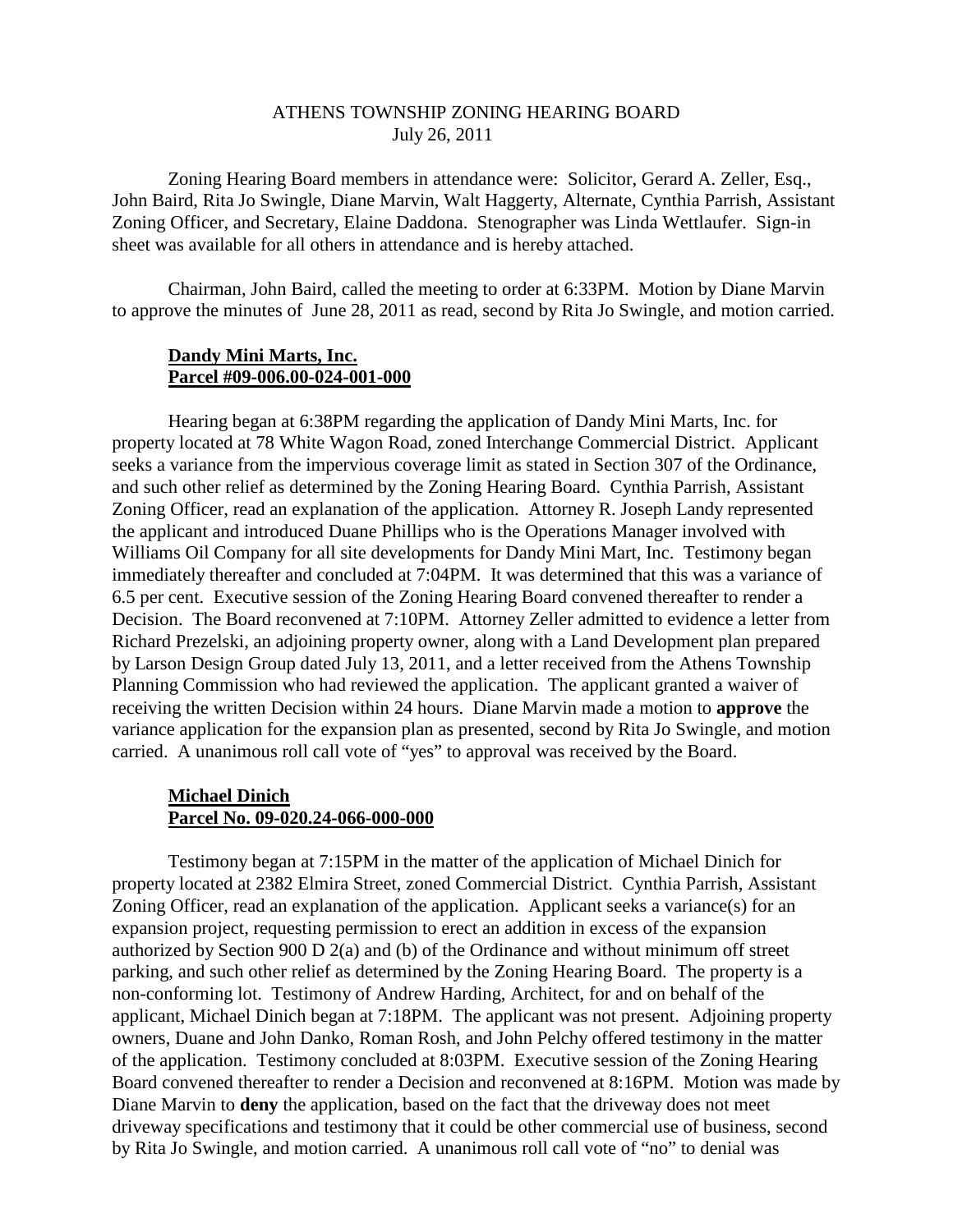# Page 2 ATHENS TWP. ZONING HEARING BOARD July 26, 2011

received by the Board.

The meeting was adjourned at 8:24PM, as there was no further business to discuss.

Respectfully submitted,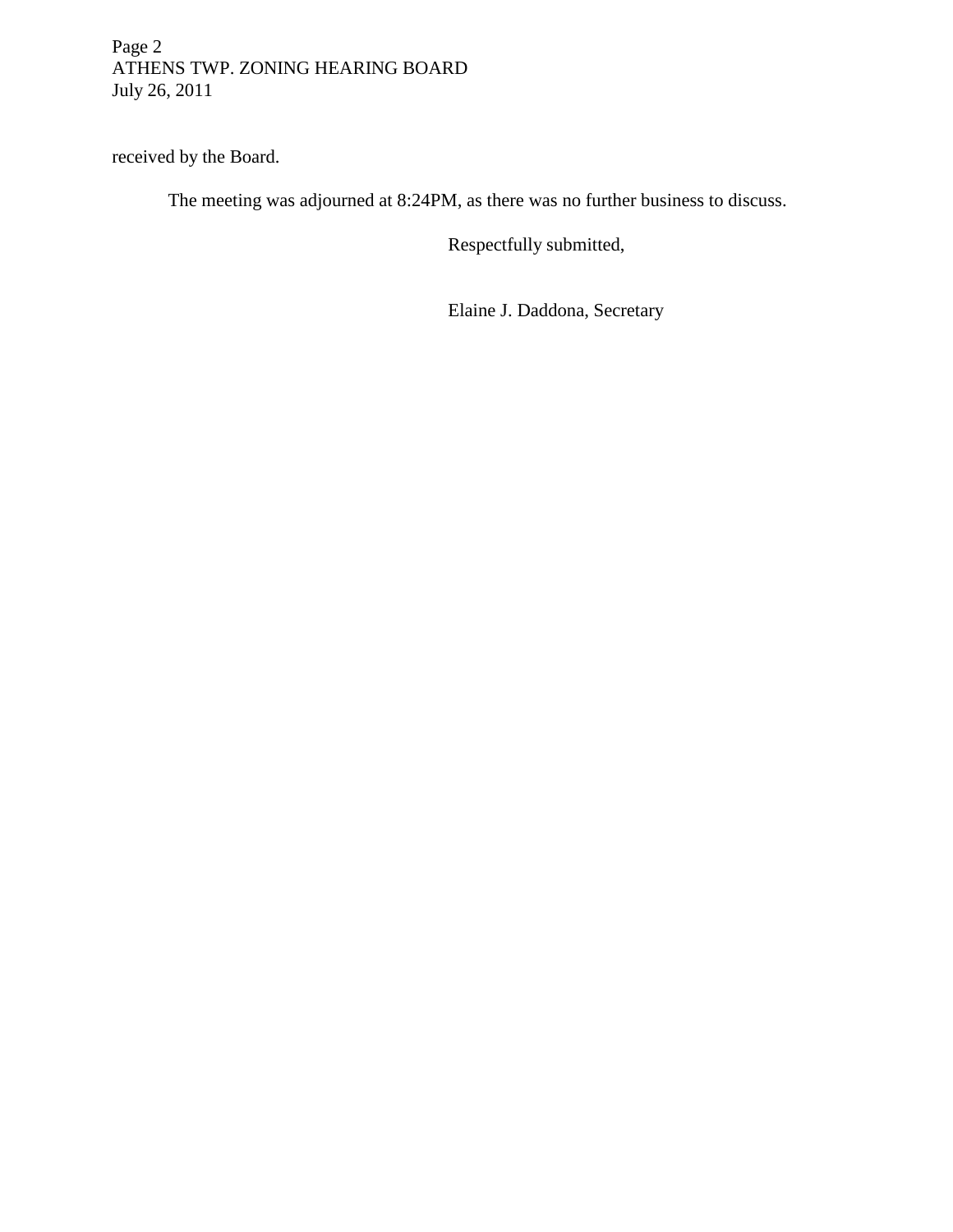### **ATHENS TOWNSHIP ZONING HEARING BOARD August 23, 2011**

**Zoning Hearing Board members in attendance were: Solicitor, Gerard A. Zeller, Esq., John Baird, Rita Jo Swingle, Walt Haggerty (Alternate), Zoning Officer, Ed Reed, Assistant Zoning Officer, Cynthia Parrish. Diane Marvin, absent. Secretary Elaine Daddona, absent. Stenographer was Linda Wettlaufer. Sign-in sheet was available for all others in attendance and is hereby attached.** 

**Chairman John Baird called the meeting to order at 6:32 p.m. Motion to approve the minutes of the July 26, 2011 hearing was postponed until the September Zoning Meeting.** 

# *Orange Hill Farms, LLC, c/o Michael A. Dinich Parcel No: 09-034.00-109-007-000*

Hearing began at 6:34 p.m. regarding the application of Orange Hill Farms, LLC, c/o Michael A. Dinich – for property located at 2335 Orange Hill Road, Athens Township, Pennsylvania. Applicant seeks one variance: requesting relief from the maximum height requirement of sixty (60') feet to allow the installation of a personal wind energy tower and turbine on a one hundred twenty (120') feet tall tower, and such relief as determined by the Zoning Hearing Board. In testimony, the applicant sought a  $2<sup>nd</sup>$  variance (not found in the original application) regarding relief from the required 140 mph wind speed. Zoning Officer, Ed Reed read an explanation of the application. Michael A. Dinich represented himself along with Art Weaver (system installer). Mr. Dinich was not familiar with the Township Zoning Ordinance. The applicant is the owner of the property but will lease the land for the wind tower. Attorney Zeller questioned the applicant regarding two deeds for one tax parcel. Mr. Wheeler indicated that the tower has a wind speed of approximately 112 mph – the ordinance requires 140 mph. One deed is "clean and green" – and the applicant indicated that he will pay the consequences. There was no testimony from surrounding residents. The Board went into Executive Session at 6:55 p.m. The board returned at 7:13 p.m. The applicant granted a waiver of receiving the written decision within 24 hours. John Baird made a motion to **deny** the requested variances for the wind tower as presented, seconded by Rita Jo Swingle. The motion was carried. A unanimous roll call vote of "yes" to deny was received by the Board.

### *Richard Zenter, WPAX, LTD Parcel No: 09-020.19-008-000-000*

Hearing began at 7:15 p.m. regarding the application of Richard Zenter, WPAX, LTD, for property located at 1775 Elmira Street, Athens Township, Pennsylvania. Applicant seeks to build a 4 story, 75 rooms Microtel (hotel/motel) on the property currently owned by Paul and Geraldine Hurley of 120 Bressler Street, Athens, PA. The applicant seeks the following variances: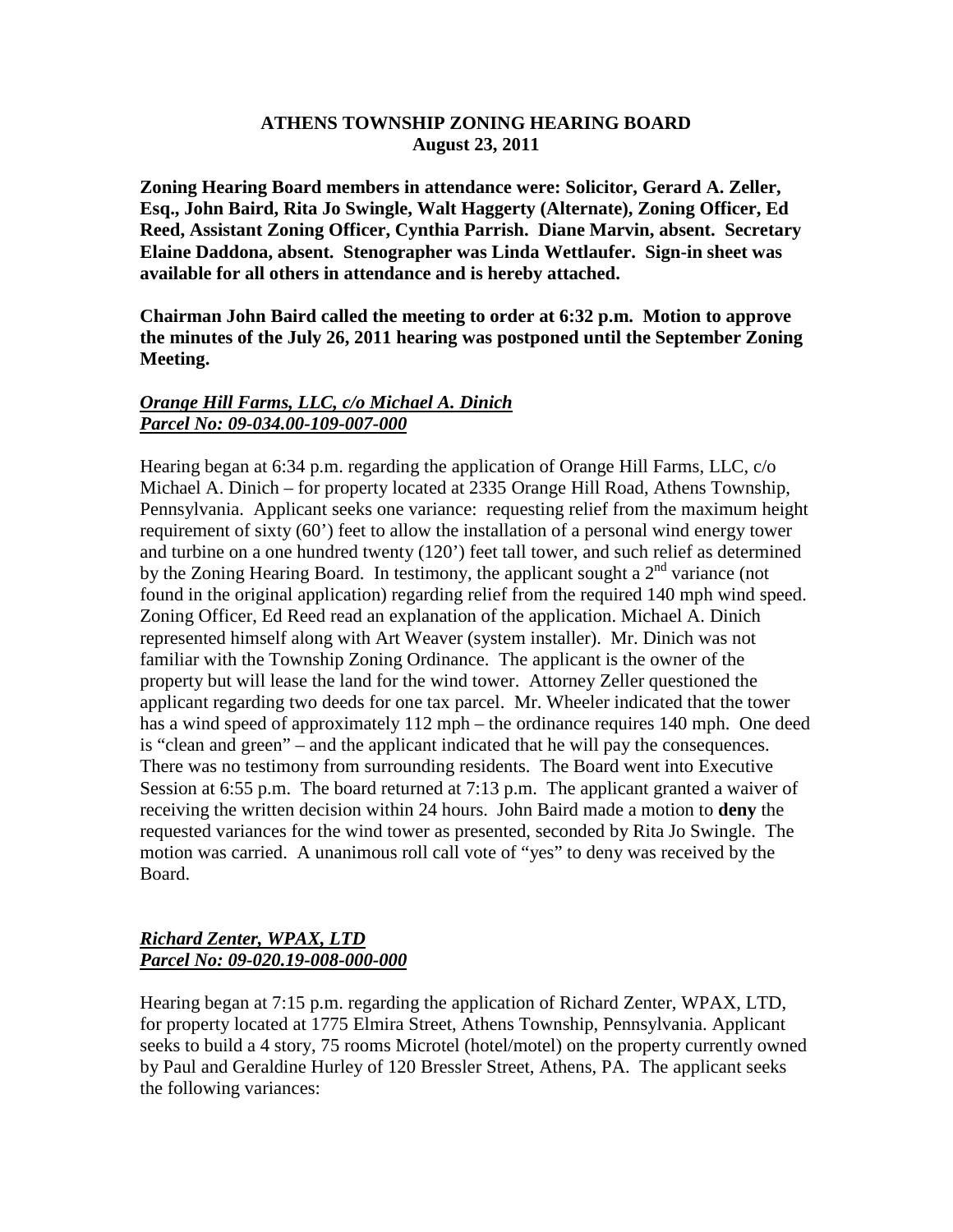- 1. Relief from S402.1.1 Site frontage sidewalk required;
- 2. Relief from S502.A.1 Building setback requirements;
- 3. Relief from Art.  $8 S800(A)$  Requirement that all automobile vehicle parking spaces contain a minimum of 200 sf at a width not less than 10';
- 4. Relief from S801 Off street loading requirements Table 3 Schedule;
- 5. Relief from Table #4 Minimum 15;/lane driveway width Footnote #6;
- 6. Relief from S802, Table 2, footnote #6 Minimum 24' driveway width;
- 7. Relief from Art. 8 S800(A) requirement that all automobile vehicle parking spaces contain a minimum of 200 sf at a width not less than 10'.

Zoning Officer, Ed Reed, read an explanation of the application. Gary Burcher and Richard Zenter of JDK Management Co. represented themselves. In testimony, Variance Request #1 was withdrawn – must be submitted to Land Development, not Zoning. No relief requested.

Additional testimony was provided by Ed Reed, R. Smith, M. Rosh, Curtis Patell. Mr. Burcher indicated that the sale of the property was contingent upon a viable project. Photo exhibits were entered as evidence by R. Smith. Also, a letter from Frank Tourscher, Building Code Inspector, was entered as evidence. The board went into Executive Session at 8:25 p.m. They returned at 8:43 p.m. with the following decision: Rita Jo Swingle made the motions separately by variance request – John Baird seconded. The applicant granted a waiver of receiving written decision within 24 hours.

*Variance Request # 1 - withdrawn Variance Request #2 – Denied Variance Request #3 – Denied as presented, but will approve with 77 parking spaces with 10' width Variance Request #4 – Approved Variance Request #5 – Denied Variance Request #6 – Approved at 22'width Variance Request #7 – Approved – Must comply with ADA Requirements In addition, all relief must not exceed 3.5% coverage controls of green area.* 

The motions were carried as presented individually. A unanimous roll call vote was taken for each Variance Request separately. The meeting adjourned at 8:50 p.m.

Respectfully submitted, Rita Jo Swingle (substitute for Elaine Daddona – Secretary)